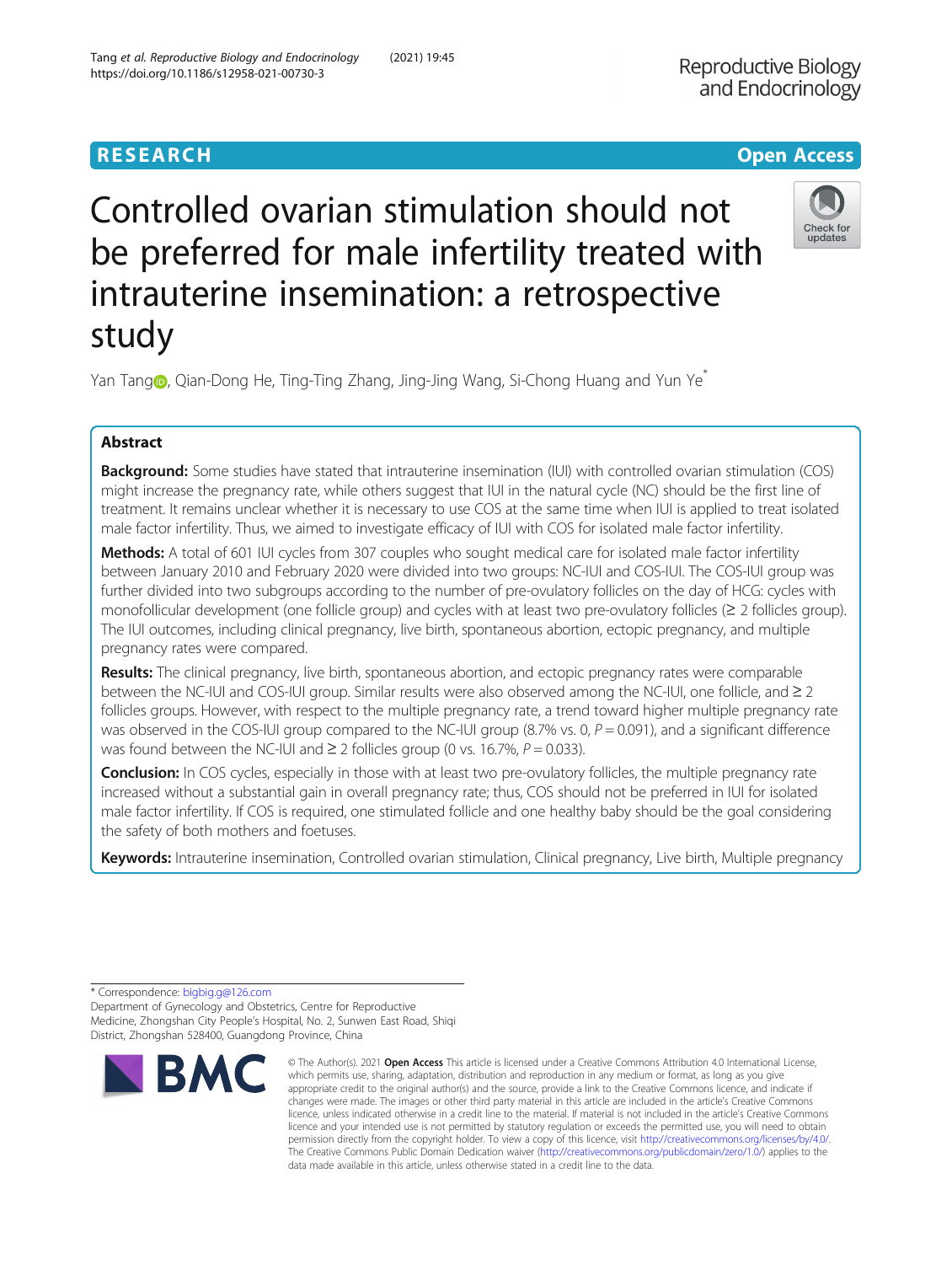### Background

Infertility, defined as failure to achieve pregnancy within 12 months of unprotected intercourse or therapeutic donor insemination in women younger than 35 years or within 6 months in women older than 35 years, affects approximately 15% of couples [[1\]](#page-6-0). Male factor infertility is the sole responsible in about 20% of infertile couples and a contributor in another 30 to 40% [[2,](#page-6-0) [3\]](#page-6-0).

Intrauterine insemination (IUI) is an effective and frequently used fertility treatment for couples with male factor and unexplained infertility since it is less invasive, less stressful, more easily accepted by patients, and more cost-effective [\[4](#page-6-0)–[9](#page-6-0)]. In IUI, a small volume of prepared semen, removing content which might interfere with fertilisation, such as dead and immotile spermatozoa, debris, white cells, and seminal plasma, is injected directly into the uterine cavity around the expected time of ovulation. The rationale of this procedure is to bypass the cervical barrier, increase the density of normal motile spermatozoa, and bring the spermatozoa closer to the released oocyte [[6,](#page-6-0) [10\]](#page-6-0).

IUI can be performed with or without controlled ovarian stimulation (COS). Some studies stated that IUI with COS might increase the pregnancy rate  $[11-14]$  $[11-14]$  $[11-14]$  $[11-14]$  $[11-14]$ , while others suggested that IUI in natural cycle (NC) should be the first-line treatment  $[4, 15-17]$  $[4, 15-17]$  $[4, 15-17]$  $[4, 15-17]$  $[4, 15-17]$  $[4, 15-17]$ . Thus, it remains unclear if it is necessary to use COS at the same time when IUI is applied to treat isolated male factor infertility. Therefore, we performed a retrospective study to investigate the efficacy of IUI with COS in male patients with infertility. To the best of our knowledge, the present study includes the largest number of couples with male infertility to date in which the outcome of IUI was analysed between NC and COS cycles.

### **Methods**

#### Patients

A retrospective study was performed by reviewing the clinical data of 601 IUI cycles from 307 couples who sought medical care for male infertility at the Center for Reproductive Medicine of Zhongshan City People's Hospital from January 2010 to February 2020. The inclusion criteria were as follows: (1) couples diagnosed with primary or secondary infertility; (2) the female partner had a normal fertility status, characterised by regular menstrual cycles, normal uterine cavity, and positive post-coital test; and (3) there was at least one patent fallopian tube assessed by hysterosalpingography/transvaginal real-time three-dimensional hysterosalpingo-contrast sonography and/or laparoscopy. Couples were excluded if the female partner had bilateral tubal pathology, endometriosis, irregular cycles, polycystic ovarian syndrome, or other endocrine disorders. Of note, in our centre, before 2014, the diagnosis of male infertility was defined as one or more of subnormal semen variables: sperm concentration <  $20 \times 10^6$ /mL; motility < 50%; normal morphology < 15%, according to the World Health Organisation (WHO) criteria (4th version). Additionally, since 2014, the diagnosis was changed as follows: total sperm <  $39 \times 10^6$ /ejaculation or sperm concentration <  $15 \times 10^6$ / mL; progressive motility < 32%; and normal morphology < 4%, according to the current WHO criteria (5th version). All diagnoses were based on at least two semen analyses. The study protocol was approved by the institutional ethics committee of Zhongshan City People's Hospital, and informed consent for their clinical data to be used for research purposes was obtained from all participants.

#### Ovarian stimulation protocols and follicle monitoring

Ovarian stimulation drugs included clomiphene citrate (CC), letrozole (LE), human menopausal gonadotropin (HMG), and urine follicle-stimulating hormone (uFSH; Livzon, Zhuhai, China). The ovarian stimulation protocols were as follows: (1) CC 50–100 mg/day or LE 2.5–5 mg/day starting from days 3–5 of the menstrual cycle for 5 days; (2) HMG or uFSH 37.5–75 IU/day starting from days 3–5 for a variable duration depending on the response; (3) CC/LE combined with HMG/uFSH: CC 50–100 mg/day or LE 2.5–5 mg/day starting from days 3–5 for 5 days followed by addition of 37.5-75 IU HMG/ uFSH for a variable duration depending on the response.

Follicle growth was monitored using transvaginal ultrasonography by gynaecologists in the reproductive medicine centre. In both NC and COS cycles, follicle development was monitored from days 8–10, and then repeated every 2 or 3 days based on the follicle size. Couples were advised to cancel the cycle if more than 3 dominant follicles > 16 mm were present. Ovulation was triggered by administering human chorionic gonadotrophin (hCG) 5000–10,000 IU or triptorelin (Diphereline; Ipsen, Paris, France) 0.1 mg when at least one follicle of 18 mm or more was seen on transvaginal ultrasonography. If endogenous LH surge occurred (more than 20 international units), the trigger was omitted. Insemination was performed 36–40 h later.

#### Semen preparation and insemination

On the day of IUI, semen was processed by densitygradient centrifugation or the swim-up method after liquefaction. The pre- and post-wash semen parameters, such as volume, sperm concentration, progressive motility, and normal sperm morphology, were recorded. The volume of the washed semen sample used for insemination was 0.5 mL. IUI was performed by a gynaecologist in a room adjacent to the laboratory. After IUI, the women underwent bed rest for 30 min.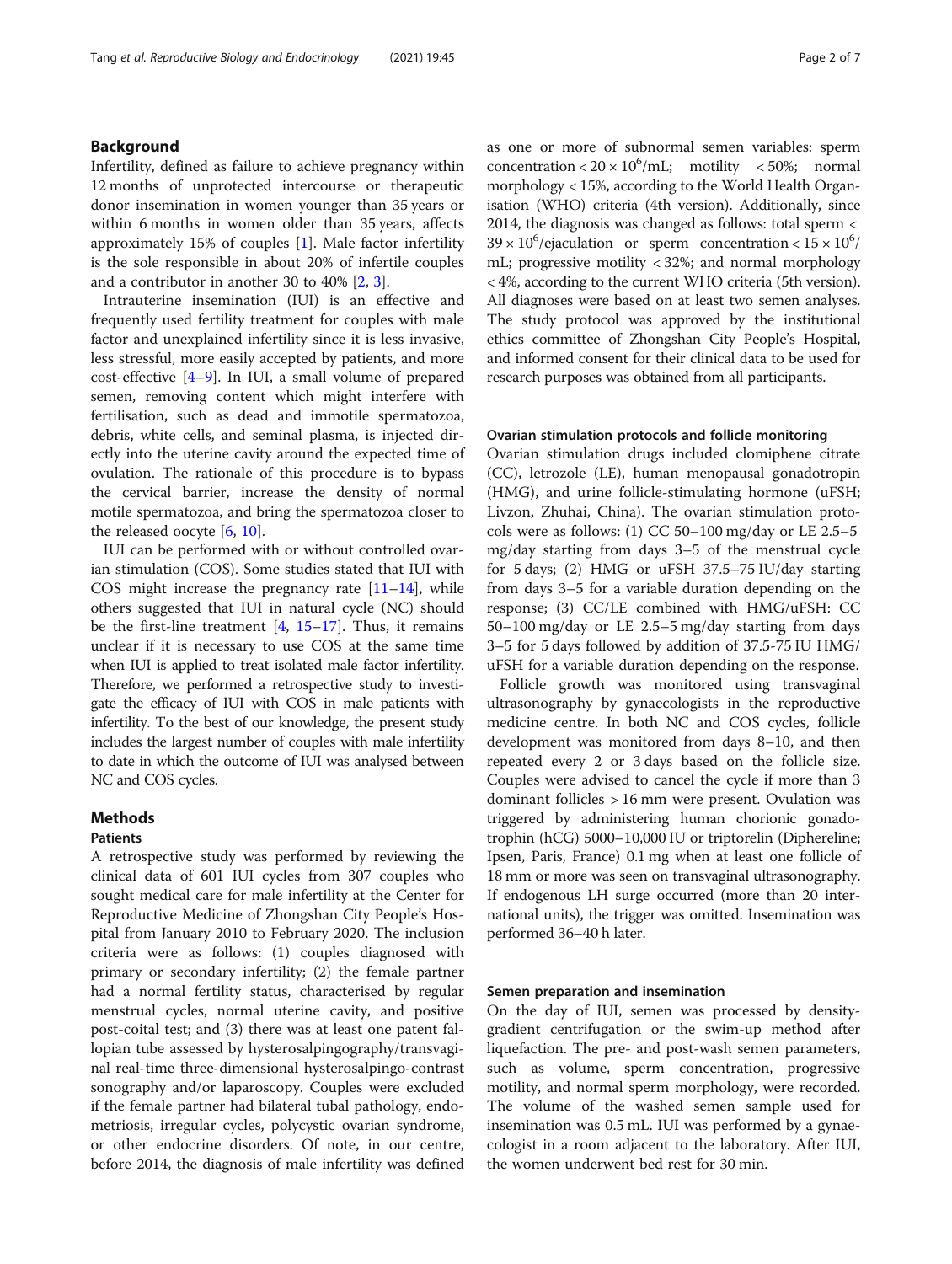#### Luteal phase support and follow-up

Luteal phase support consisting of 20 mg/d dydrogesterone (Duphaston; Abbott, Chicago, IL) was routinely used since the day of ovulation (usually on the day of insemination or the next day). If pregnancy was confirmed on days 14–16 after IUI by measuring serum β-hCG levels, luteal phase support was continued up to 8 weeks of gestation. In women with positive β-hCG, transvaginal ultrasound examination was performed 2 weeks later to confirm clinical pregnancy. The outcomes of clinical pregnancy were subsequently recorded, including spontaneous abortion, ectopic pregnancy, multiple pregnancy, and live birth. Live birth was defined as the birth of an infant after 28 weeks of gestation with postnatal evidence of life.

#### Statistical analysis

Statistical analysis was performed using the Statistical Package for Social Sciences (SPSS, version 16.0, for Windows). Fisher's exact test was used to compare categorical data between the groups. The Mann-Whitney U-test was used to compare continuous variables between groups. Statistical significance was set at  $P < 0.05$ . According to the study by Cohlen et al. [\[15](#page-6-0)], to detect a difference of this magnitude (as opposed to zero hypothesis of no difference), 150 cycles would be needed for each treatment modality with  $\alpha$  set at 0.05 and  $\beta$  at 0.20 (power = 80%).

#### Results

A total of 307 couples completed 601 IUI cycles. Among them, 265 cycles (194 NC cycles and 71 COS cycles) were completed before 2014, accounting for 44.1%, and the rest (231 NC cycles and 105 COS cycles) were performed in 2014 or after. The mean ± standard deviation (SD) of female age, male age, and duration of infertility were  $31.0 \pm 4.8$ ,  $33.2 \pm 5.4$ , and  $2.9 \pm 1.9$  years, respectively. The mean ± SD total progressive motile sperm counts (TPMSC, volume × sperm concentration × percentage of progressive motile spermatozoa) and the percentage of normal morphology post-wash before 2014 were  $19.5 \pm 14.7 \times 10^6$  and  $8.2 \pm 2.1 \text{ } (\%)$ , respectively and  $17.6 \pm 11.0 \times 10^6$ ) and  $4.6 \pm 1.4$  (%) in 2014 or after. A total of 75 cycles resulted in pregnancy, and 69 babies were delivered. The clinical pregnancy and live birth rates were 12.5 and 11.3%, respectively. Of the 75 pregnancies, 68 resulted in the birth of a single child  $(n = 67)$  or twins  $(n = 1)$ , five pregnancies ended in spontaneous abortion, two pregnancies ended in ectopic pregnancy, and there was one case of heterotopic pregnancy who underwent laparoscopic left salpingectomy at 7 weeks of gestation, and delivered a live baby by caesarean section at 35 weeks of gestation. Neither high-order multiples nor ovarian hyperstimulation syndrome occurred.

Table 1 shows the comparison of characteristics of patients and cycles between group NC-IUI and group COS-IUI. Significant differences were seen in the number of dominant follicles ≥16 mm (NC vs. COS:  $1.0 \pm 0.1$ vs.  $1.5 \pm 0.5$ ,  $P < 0.001$ ) but not in age of the female or male partner, type of infertility, duration of infertility, and endometrial thickness. The TPMSC and the percentages of normal morphology were also comparable between the two groups.

The pregnancy outcomes between the two groups, including the clinical pregnancy, live birth, spontaneous abortion, and ectopic pregnancy rates, were also comparable. Although a trend toward higher multiple pregnancy rates was observed in the COS-IUI group (8.7% vs. 0), the difference was not statistically significant ( $P = 0.091$ , Table [2\)](#page-3-0). The COS cycles were further divided into two subgroups according to the number of pre-ovulatory follicles on the day of HCG: cycles with monofollicular development and those with at least two pre-ovulatory follicles. No significant differences were found in the clinical pregnancy, live birth, spontaneous abortion, and ectopic pregnancy rates among the NC-IUI, one follicle, and  $\geq 2$  follicles groups. However, a significant difference was found between the NC-IUI group and  $\geq 2$ follicles group in the multiple pregnancy rate (0 vs. 16.7%,  $P = 0.033$ ). The results are presented in Table [2.](#page-3-0)

To assess whether the semen quality influenced the outcome of either treatment, we divided the study population into three groups: couples with TPSMC  $< 5 \times 10^6$ ; couples with TPSMC  $5-10 \times 10^6$ ; and couples with TPSMC  $\geq 10 \times 10^6$ . The pregnancy outcomes between

| Table 1 Characteristics of patients and cycles between the NC- |  |  |
|----------------------------------------------------------------|--|--|
| IUI and COS-IUI groups                                         |  |  |

| <b>Characteristics</b>                 | <b>NC-IUI</b>   | <b>COS-IUI</b>  | P-value                |
|----------------------------------------|-----------------|-----------------|------------------------|
| n                                      | 425             | 176             |                        |
| Female age (years)                     | $31.3 \pm 4.8$  | $31.1 + 4.5$    | 0.701                  |
| Male age (years)                       | $33.6 \pm 5.7$  | $33.5 \pm 5.3$  | 0.935                  |
| Type of infertility (n (%))            |                 |                 | 0.264                  |
| Primary                                | 263 (61.9)      | 118 (67.0)      |                        |
| Secondary                              | 162(38.1)       | 58 (33.0)       |                        |
| Duration of infertility (years)        | $2.9 \pm 2.0$   | $3.0 \pm 2.2$   | 0.648                  |
| No. of dominant follicles $\geq$ 16 mm | $1.0 \pm 0.1$   | $1.5 \pm 0.5$   | $< 0.001$ <sup>*</sup> |
| Endometrium thickness (mm)             | $9.9 \pm 1.5$   | $9.9 \pm 1.6$   | 0.971                  |
| TPMSC $(x10^6)$                        |                 |                 |                        |
| pre-wash                               | $55.8 \pm 59.4$ | $53.2 \pm 37.8$ | 0.405                  |
| post-wash                              | $18.1 \pm 13.1$ | $19.0 \pm 12.0$ | 0.175                  |
| Normal morphology (%)                  |                 |                 |                        |
| pre-wash                               | $4.4 \pm 2.0$   | $4.4 \pm 2.5$   | 0.442                  |
| post-wash                              | $6.2 \pm 2.3$   | $6.2 \pm 2.9$   | 0.220                  |

NC Natural cycle, COS Controlled ovarian stimulation, TPMSC Total progressive motile sperm count;  $*$  denotes a statistically significant difference ( $P < 0.05$ )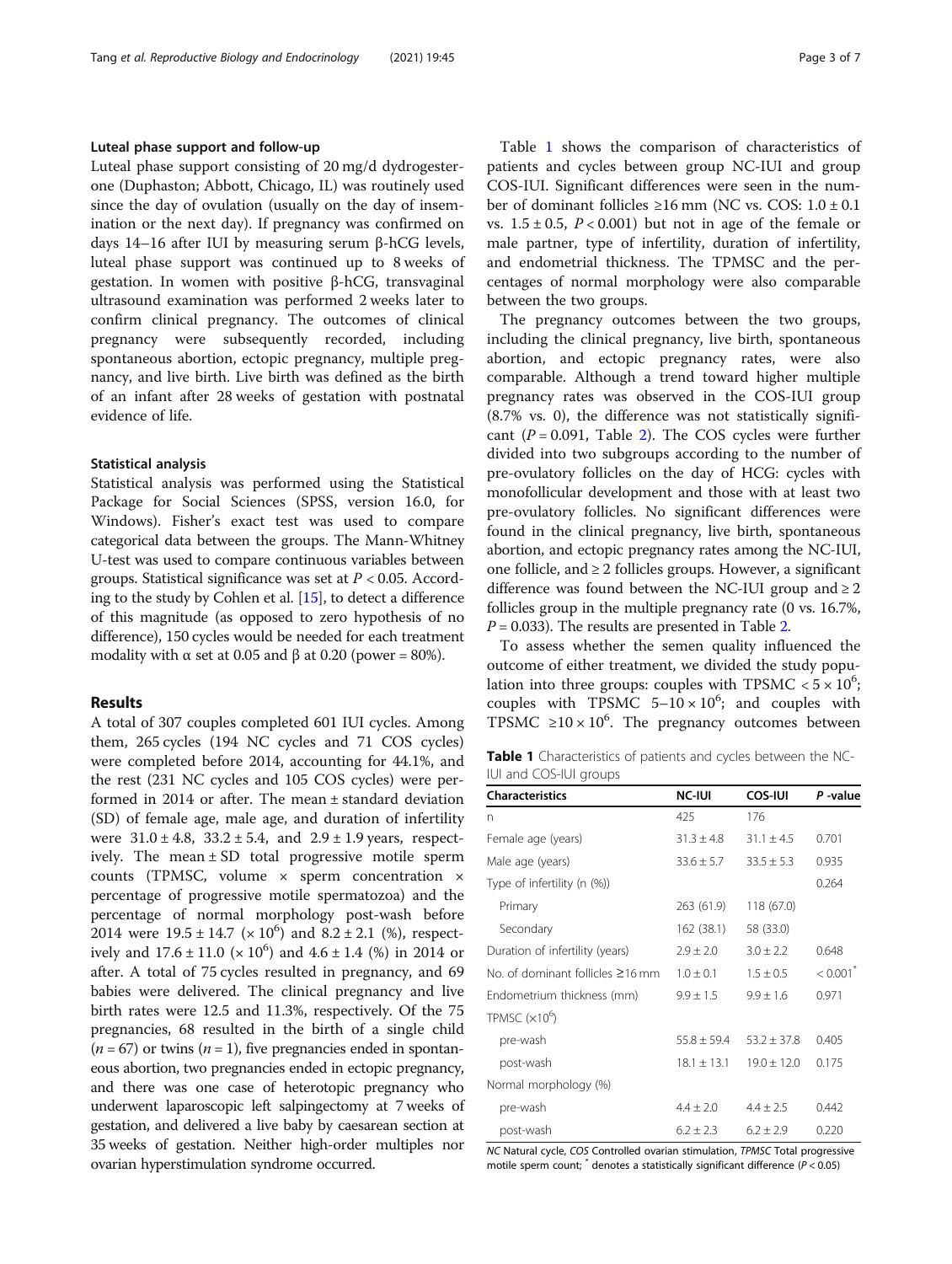<span id="page-3-0"></span>

| Table 2 Comparison of pregnancy outcomes between the NC-IUI and COS-IUI groups |  |  |  |  |  |  |  |
|--------------------------------------------------------------------------------|--|--|--|--|--|--|--|
|--------------------------------------------------------------------------------|--|--|--|--|--|--|--|

|                              | NC-IUI <sup>a</sup> | <b>COS-IUI</b>      |                          |                                  | P-value |           |          |          |
|------------------------------|---------------------|---------------------|--------------------------|----------------------------------|---------|-----------|----------|----------|
|                              |                     | Total <sup>b</sup>  | 1 follicle <sup>b1</sup> | $\geq$ 2 follicles <sup>b2</sup> | a vs. b | b1 vs. b2 | a vs. b1 | a vs. b2 |
| $\Gamma$                     | 425                 | 176                 | 93                       | 83                               |         |           |          |          |
| Clinical pregnancy (n (%))   | 52 (12.2)           | $23^{\circ}$ (13.1) | 11(11.8)                 | $12^{\degree}$ (14.5)            | 0.787   | 0.658     | 1.000    | 0.588    |
| Live birth (n (%))           | 47 (11.1)           | $21^*$ (11.9)       | 10(10.8)                 | $11^{\degree}$ (13.3)            | 0.778   | 0.647     | 1.000    | 0.572    |
| Spontaneous abortion (n (%)) | 3(5.8)              | 2(8.7)              | 1(9.1)                   | 1(8.3)                           | 0.639   | 1.000     | 0.546    | 0.574    |
| Ectopic pregnancy (n (%))    | 2(3.7)              | $1^*(4.3)$          | 0                        | $1^*$ (8.3)                      | 1.000   | 1.000     | 1.000    | 0.458    |
| Multiple pregnancy (n (%))   | $\mathbf 0$         | $2^{*}$ (8.7)       | $\Omega$                 | $2*(16.7)$                       | 0.091   | 0.478     | $\equiv$ | $0.033*$ |

NC Natural cycle, COS Controlled ovarian stimulation; <sup>\*</sup> including one heterotopic pregnancy; <sup>#</sup>denotes a statistically significant difference (P<0.05)<br><sup>a</sup> Group NC-ILII: <sup>b</sup> Group COS-ILII: <sup>b1</sup> Group 1 follicle: <sup>b2</sup> G

, Group NC-IUI; <sup>b</sup>, Group COS-IUI; <sup>b1</sup>, Group 1 follicle; <sup>b2</sup>, Group ≥2 follicles

the NC-IUI and COS-IUI groups were compared in each subgroup. No significant differences were observed (Table 3). We also compared the characteristics of the patients and cycles in each subgroup. The number of dominant follicles ≥16 mm was significantly higher in the COS-IUI group than in the NC-IUI group in all three subgroups  $(P < 0.001)$ . Other parameters were comparable except for the duration of infertility in subgroup TPSMC  $5-10 \times 10^6$  (NC vs. COS:  $3.3 \pm 2.3$  vs.  $2.9 \pm 2.8$ ,  $P = 0.023$ ) (Supplemental Table [1](#page-5-0)).

To eliminate the potential influence of repeated cycle data and different diagnostic criteria (WHO 4th version and WHO 5th version) on the results, only the first cycle was included and further divided into two subgroups: before 2014 and from 2014 onwards. In each subgroup, no significant differences were found in pregnancy outcomes between the NC-IUI and COS-IUI groups (Table [4](#page-4-0)).

#### **Discussion**

Male infertility has become a global health issue. It has been reported that semen counts have declined over the past 50 years [[18](#page-6-0)]. According to the results of Agarwal et al. [\[19](#page-6-0)], at least 30 million men worldwide are infertile, with the highest rates seen in Africa and Eastern Europe. IUI has long been considered as the first-line treatment for male infertility. The published pregnancy rates with IUI in NC cycles vary from 0 to 20.5%, while in stimulated cycles this rate varies from 3.9–13.6% per

cycle [[4\]](#page-6-0) . In our study, the pregnancy and live birth rates in NC cycles were 12.2 and 11.1% per cycle, respectively, while the corresponding values for COS cycles were 13.1 and 11.9%, respectively. Despite the higher rate seen in COS cycles, no statistically significant differences were observed. To assess whether the semen quality influenced the outcome of either treatment, we divided the study population into three groups: couples with TPSMC <  $5 \times 10^6$ ; couples with TPSMC  $5-10 \times 10^6$ ; and couples with TPSMC  $\geq 10 \times 10^6$ . Similar results were observed in all subgroups.

It has also been suggested that COS could overcome subtle ovulation disorders that cannot be detected by routine testing [[17,](#page-6-0) [20](#page-6-0)]; to some extent, multifollicular growth is associated with increased pregnancy rates, and IUI with COS is always preferred.

A 1999 randomised trial [[14](#page-6-0)] showed that couples treated with superovulation had higher pregnancy rates than did couples without stimulation after four IUI cycles (33% vs. 18%). However, it should be noted that the stimulation in this study was intense (150 IU follicle-stimulating hormone as the initial dose), and the multiple pregnancy rates were high, which is unacceptable. In the present study, couples were advised to cancel the cycle if more than three dominant follicles ≥16 mm were present.

Another retrospective cohort study by Huang et al. [[11](#page-6-0)] suggested that, in an IUI programme for unexplained or mild male factor infertility, ovarian stimulation with LE

Table 3 Comparison of pregnancy outcomes between the NC-IUI and COS-IUI groups stratified by TPSMC

| <b>Characteristics</b>       |        | TPSMC $<$ 5 $\times$ 10 $^{\rm o}$ |       |           | TPSMC 5-10 $\times$ 10 <sup>6</sup> |       |           | TPSMC $\geq$ 10 $\times$ 10 <sup>6</sup> |       |
|------------------------------|--------|------------------------------------|-------|-----------|-------------------------------------|-------|-----------|------------------------------------------|-------|
|                              | NC     | <b>COS</b>                         | P     | <b>NC</b> | <b>COS</b>                          | P     | <b>NC</b> | <b>COS</b>                               |       |
| n                            | 36     | 14                                 |       | 98        | 37                                  |       | 291       | 125                                      |       |
| Clinical pregnancy (n (%))   | 2(5.6) | 1(7.1)                             | 1.000 | 14(14.3)  | 6(16.2)                             | 0.789 | 36(12.4)  | $16(12.8)$ <sup>a</sup>                  | 0.873 |
| Live birth $(n \ (\%))$      | 2(5.6) | 1(7.1)                             | 1.000 | 13(13.3)  | 5(13.5)                             | 1.000 | 32(11.0)  | $15(12.0)$ <sup>a</sup>                  | 0.739 |
| Spontaneous abortion (n (%)) | 0      | 0                                  |       | 1(7.1)    | 1(16.7)                             | 0.521 | 2(5.6)    | 1(6.2)                                   | 1.000 |
| Ectopic pregnancy (n (%))    | 0      | $\Omega$                           |       |           | 0                                   |       | 2(5.6)    | $1(6.2)$ <sup>a</sup>                    | 1.000 |
| Multiple pregnancy (n (%))   | 0      |                                    |       |           | $\Omega$                            |       | O(0)      | $2(12.5)$ <sup>a</sup>                   | 0.09  |

IUI Intrauterine insemination, NC Natural cycle, COS Controlled ovarian stimulation, TPMSC Total progressive motile sperm count; <sup>a</sup> including one heterotopic pregnancy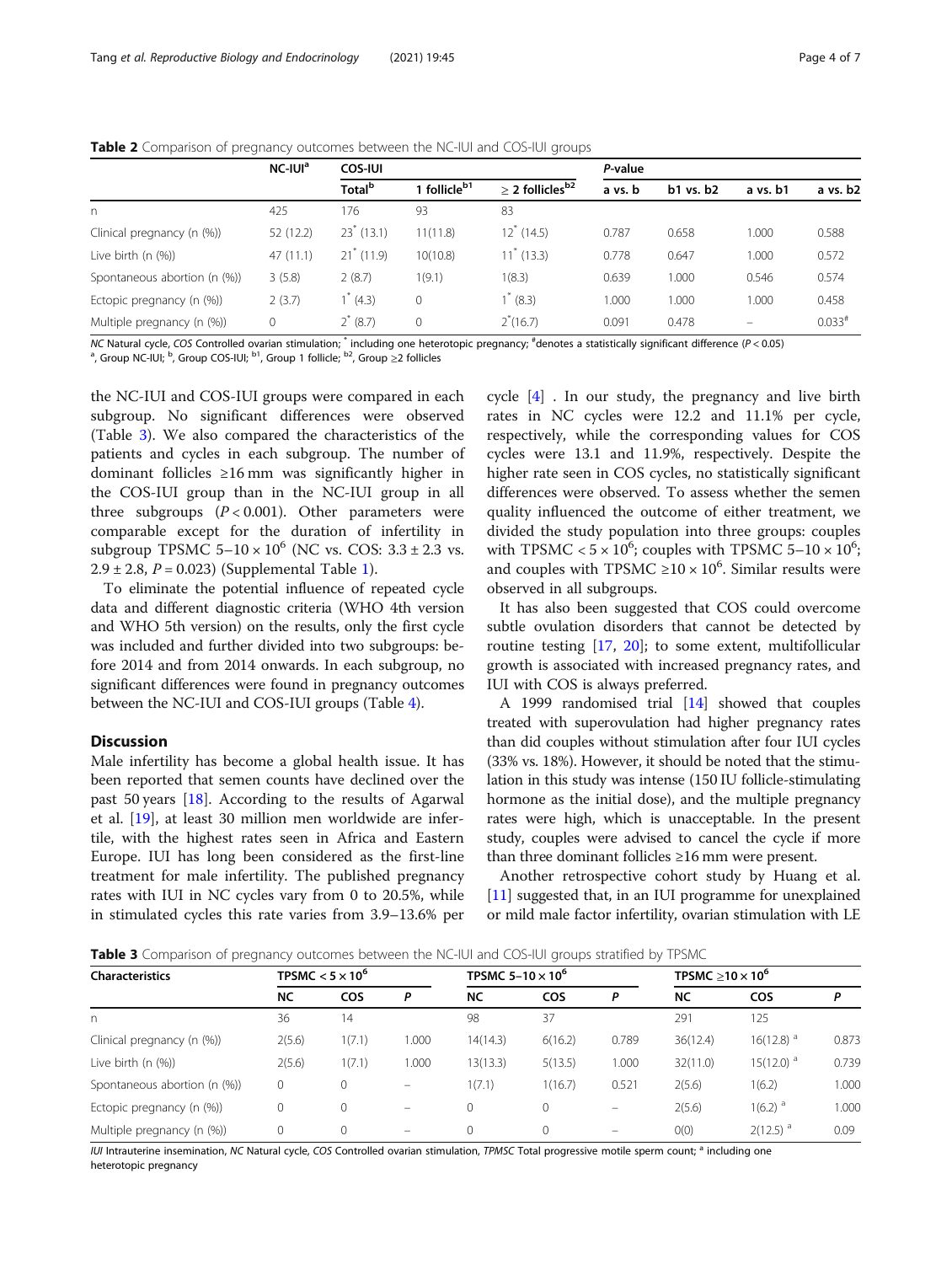<span id="page-4-0"></span>

| <b>Table 4</b> Year-based subgroup analysis of patient characteristics and pregnancy outcomes in the first IUI cycle |  |  |  |
|----------------------------------------------------------------------------------------------------------------------|--|--|--|
|                                                                                                                      |  |  |  |

| <b>Characteristics</b>           | Before 2014     |                 |            | From 2014 onwards |                 |            |
|----------------------------------|-----------------|-----------------|------------|-------------------|-----------------|------------|
|                                  | <b>NC-IUI</b>   | <b>COS-IUI</b>  | $P$ -value | <b>NC-IUI</b>     | <b>COS-IUI</b>  | $P$ -value |
| $\mathsf{n}$                     | 111             | 21              |            | 146               | 29              |            |
| Female age (years)               | $30.9 \pm 5.1$  | $29.5 \pm 3.7$  | 0.245      | $31.5 \pm 4.6$    | $30.0 \pm 4.8$  | 0.074      |
| Male age (years)                 | $33.2 \pm 5.8$  | $32.8 \pm 4.6$  | 0.356      | $33.4 \pm 5.2$    | $33.3 \pm 5.8$  | 0.845      |
| Type of infertility (n (%))      |                 |                 | 1.000      |                   |                 | 0.683      |
| Primary                          | 80 (72.1)       | 15(71.4)        |            | 83(56.8)          | 18(62.1)        |            |
| Secondary                        | 31(27.9)        | 6(28.6)         |            | 63(43.2)          | 11(37.9)        |            |
| Duration of infertility (years)  | $2.9 \pm 1.9$   | $3.5 \pm 2.5$   | 0.447      | $2.8 \pm 1.7$     | $2.6 \pm 2.4$   | 0.189      |
| No. of dominant follicles ≥16 mm | $1.0 \pm 0.0$   | $1.5 \pm 0.5$   | 0.000      | $1.0 \pm 0.1$     | $1.4 \pm 0.5$   | $0.000^*$  |
| Endometrium thickness (mm)       | $10.3 \pm 1.5$  | $10.0 \pm 1.6$  | 0.488      | $9.7 \pm 1.4$     | $9.5 \pm 1.7$   | 0.534      |
| TPMSC $(x10^6)$                  |                 |                 |            |                   |                 |            |
| pre-wash                         | $71.6 \pm 89.9$ | $58.8 \pm 54.4$ | 0.661      | $47.5 \pm 36.7$   | $48.2 \pm 33.5$ | 0.804      |
| post-wash                        | $20.4 \pm 15.8$ | $16.9 \pm 10.0$ | 0.597      | $16.5 \pm 10.6$   | $18.4 \pm 12.8$ | 0.696      |
| Normal morphology (%)            |                 |                 |            |                   |                 |            |
| pre-wash                         | $6.0 \pm 1.6$   | $5.7 \pm 1.8$   | 0.977      | $3.0 \pm 1.2$     | $3.3 \pm 1.2$   | 0.203      |
| post-wash                        | $8.2 \pm 1.9$   | $7.5 \pm 1.7$   | 0.633      | $4.7 \pm 1.5$     | $4.8 \pm 1.4$   | 0.508      |
| Clinical pregnancy (n (%))       | 13(11.7)        | 2(9.5)          | 1.000      | 19(13.0)          | 5(17.2)         | 0.557      |
| Live birth (n (%))               | 10(9.0)         | 2(9.5)          | 1.000      | 18(12.3)          | 4(13.8)         | 0.765      |
| Spontaneous abortion (n (%))     | 1(7.7)          | $\circ$         | 1.000      | 1(5.3)            | 1(20.0)         | 0.380      |
| Ectopic pregnancy (n (%))        | 2(15.4)         | $\circ$         | 1.000      | $\circ$           | $\mathbf{0}$    |            |
| Multiple pregnancy (n (%))       | 0               | $\circ$         |            | $\mathbf{0}$      | $\mathbf{0}$    |            |

IUI Intrauterine insemination, NC Natural cycle, COS Controlled ovarian stimulation, TPMSC Total progressive motile sperm count; <sup>\*</sup> denotes a statistically significant difference (P < 0.05)

may significantly increase live birth rates while controlling multiple pregnancy rates. In that study, compared with NC (6.2%), live birth rates were significantly higher in IUI cycles stimulated with CC (8.9%), LE (9.4%), and gonadotropins (9.5%). The multiple pregnancy rates in the NC, CC, LE, and gonadotropin groups were 0.7, 4.6, 1.3, and 3.9%, respectively. However, as proposed by those authors, female age, duration of infertility, and first cycle proportion were significantly different among the four groups, which was a limitation of that study.

In addition, Liu et al. [[12\]](#page-6-0) concluded that ovarian stimulation in ovulatory women undergoing IUI appeared to have a limited role, with the exception of LE and HMG. In their study, when all ovarian stimulation protocols were combined, no differences in pregnancy or live birth rates were found in ovulatory women. However, further analysis of the impact of the different ovarian stimulation protocols showed that the live birth and pregnancy rates of ovulatory women undergoing IUI treatment stimulated with LE combined with HMG were significantly higher than those in an NC (12.2% vs. 7.6, and 16.8% vs. 9.3%, respectively). However, in that retrospective study, four types of infertility aetiologies (endometriosis, tubo-peritoneum, male factor, and unexplained infertility) were included. It should be noted that

the efficacy of ovarian stimulation might differ from infertility aetiologies. As it has been reported the addition of active ovulation management  $(CC + HCG)$  increased the pregnancy rate per IUI cycle in unexplained infertility; however, in couples with male infertility, this protocol may not be beneficial [\[17\]](#page-6-0). In our study, only the couples with male infertility were included, and we believe the results might be more generalizable.

An increasing number of studies [\[4](#page-6-0), [15](#page-6-0)–[17](#page-6-0)] reported that IUI with or without COS for male infertility has no significant differences in the pregnancy rate, which is consistent with the results of two recent Cochrane reviews [\[10](#page-6-0), [21\]](#page-6-0). Furthermore, in our study, to eliminate the potential influence of repeated cycle data and different diagnostic criteria (WHO 4th and 5th versions) on the results, we only included the first cycle and performed a subgroup analysis between cycles before 2014 and from 2014 onwards, which revealed similar results. In addition, the cumulative live birth rates after three IUI cycles with a similar protocol were 23% for NC-IUI and 25% for COS-IUI  $(P = 0.837, \text{ data not shown}).$ Therefore, we advocate that for male infertility, IUI with COS did not significantly increase the pregnancy and live birth rates, regardless of the diagnostic criteria for male infertility. Moreover, from the perspective of cost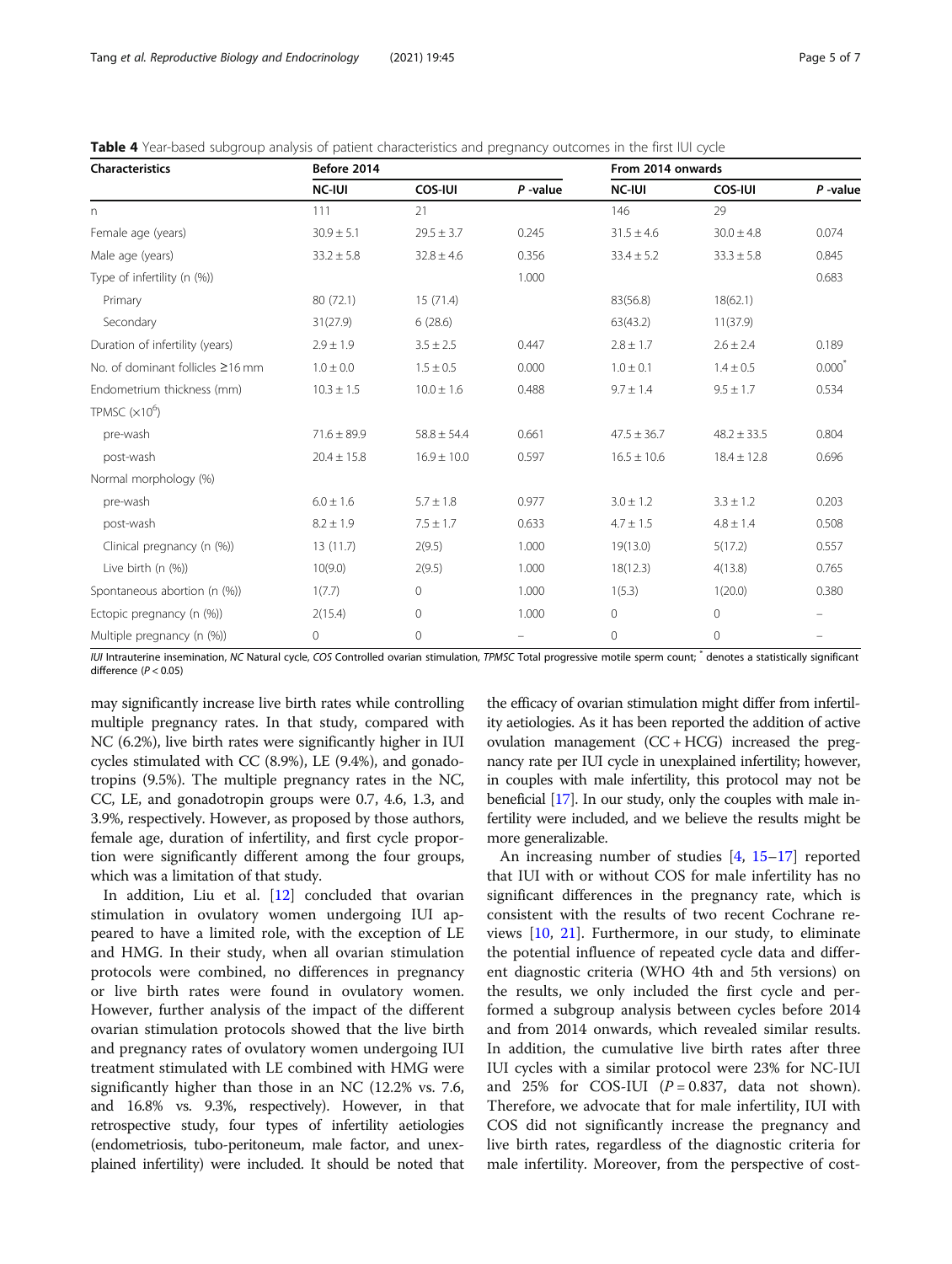<span id="page-5-0"></span>effectiveness, IUI alone is a more cost-effective approach than IUI with COS [[4\]](#page-6-0).

Two patients who received IUI with COS had multiple pregnancies (one twin and one heterotopic pregnancy, both with HMG protocol, and in both two follicles were generated) in our study. A trend toward higher multiple pregnancy rates was observed in the COS-IUI group, when compared to that in the NC-IUI group, but the difference was not statistically significant  $(P = 0.091)$ . However, when we further compared the multiple pregnancy rates between the NC-IUI group and  $\geq 2$  follicles group, a significant difference was found (0 vs. 16.7%,  $P = 0.033$ ). Few studies have focused on reporting multiple pregnancies of IUI with or without COS in male infertility.

A meta-analysis [\[22](#page-6-0)] included 14 studies reporting on 11,599 IUI cycles in patients with various types of subfertility and showed that the pregnancy rates increased from 8.4 to 15% with COS when multifollicular growth was achieved as compared to monofollicular stimulation, and the multiple pregnancy rates increased from 3.7 to 17% per conceived cycle. Compared with monofollicular growth, when stimulating two, three, and four follicles, the pregnancy rates increased by 5, 8, and 8%, while the risk of multiple pregnancies increased by 6, 14, and 10%, respectively. Those authors advocated that IUI with COS should not aim for more than two stimulated follicles; one stimulated follicle should be the goal if safety is the primary concern, whereas two follicles may be acceptable after careful patient counselling. Recently, data from another systematic review and meta-analysis [[23](#page-6-0)] did not support the routine use of gonadotropins for ovarian stimulation in IUI for women with unexplained infertility, as the increased pregnancy rate is associated with a larger increased risk of multiple gestations.

Additionally, Evans et al. [\[24\]](#page-6-0) also reported that the mean clinical pregnancy rate per IUI ranged from 13.0% with one mature follicle to 19.6% with five mature follicles. The pregnancy rate increased modestly with the presence of each additional mature follicle (adjusted odds ratio: two follicles vs. one: 1.3, 95% CI 1.2–1.4; three follicles vs. one: 1.4, 95% CI 1.3–1.5; four follicles vs. one: 1.5, 95% CI 1.4– 1.7; and five follicles vs. one: 1.6, 95% CI 1.4–1.9). However, a greater significantly increased risk of multiple pregnancies was seen with the presence of each additional mature follicle (adjusted odds ratio: two follicles vs. one: 3.5, 95% CI 2.7–4.4; three follicles vs. one: 5.6, 95% CI 4.4–7.1; four follicles vs. one: 7.2, 95% CI 5.6–9.4, and five follicles vs. one: 8.6, 95% CI 6.2–11.8). There was only a 1.9% increase in singleton pregnancies per IUI regardless of mature follicle number (from 12.4% with one follicle to 14.3% with five follicles).

Compared with singleton pregnancies, multiple pregnancies are associated with many pregnancy complications, which is unacceptable [\[25\]](#page-6-0). Therefore, the aim of fertility treatment is shifting from focusing on the pregnancy rate to the birth of healthy singletons [\[26\]](#page-6-0).

Our study had several limitations. First, the retrospective nature of our study might have led to potential inherent bias. In addition, we only included cycles in which IUI was performed. Cycles with more than three dominant follicles ≥16 mm were cancelled in all groups and were not included in this study. The data from these cycles may favour IUI with COS. Finally, the time span of this study was 10 years, which means the diagnostic criteria about male infertility changed, since the WHO manual (5th version) is widely used as a source of standard methodology for semen collection, analysis, and preparation. However, other elements of the IUI practice did not change. We also performed an analysis stratified for different criteria to eliminate the potential influence on the results as much as possible.

#### Conclusions

To the best of our knowledge, the present study included the largest number of couples with male infertility to date in which the pregnancy outcomes of IUI were analysed between NC and COS cycles. The findings of the current study suggest that for male infertility, COS in IUI should not be preferred, since in cycles with COS, especially in those with at least two pre-ovulatory follicle cycles, the multiple pregnancy rate increased without substantial gain in the overall pregnancy rate. If COS is required, one stimulated follicle and one healthy baby should be the goal considering the safety of both mothers and foetuses.

#### Abbreviations

CC: Clomiphene citrate; COS: Controlled ovarian stimulation; HCG: Human chorionic gonadotrophin; HMG: Human menopausal gonadotropin; IUI: Intrauterine insemination; LE: Letrozole; NC: Natural cycle; TPMSC: Total progressive motile sperm count; uFSH: Urine follicle-stimulating hormone; WHO: World Health Organisation

#### Supplementary Information

The online version contains supplementary material available at [https://doi.](https://doi.org/10.1186/s12958-021-00730-3) [org/10.1186/s12958-021-00730-3.](https://doi.org/10.1186/s12958-021-00730-3)

Additional file 1: Supplemental Table 1. Characteristics of patients and cycles between the NC-IUI and COS-IUI groups stratified by TPSMC.

Additional file 2: Supplemental Figure 1. Consort diagram. IUI, intrauterine insemination; NC, natural cycle; COS, controlled ovarian stimulation; <sup>\*</sup>including one heterotopic pregnancy; <sup>#</sup> two patients gave birth to a single child in the first cycle and planned to have a second child; ## one patient gave birth to a single child in the fourth cycle and planned to have a second child.

#### Acknowledgements

The authors thank Xinyu Dai for his great help and valuable suggestions on the statistical analysis.